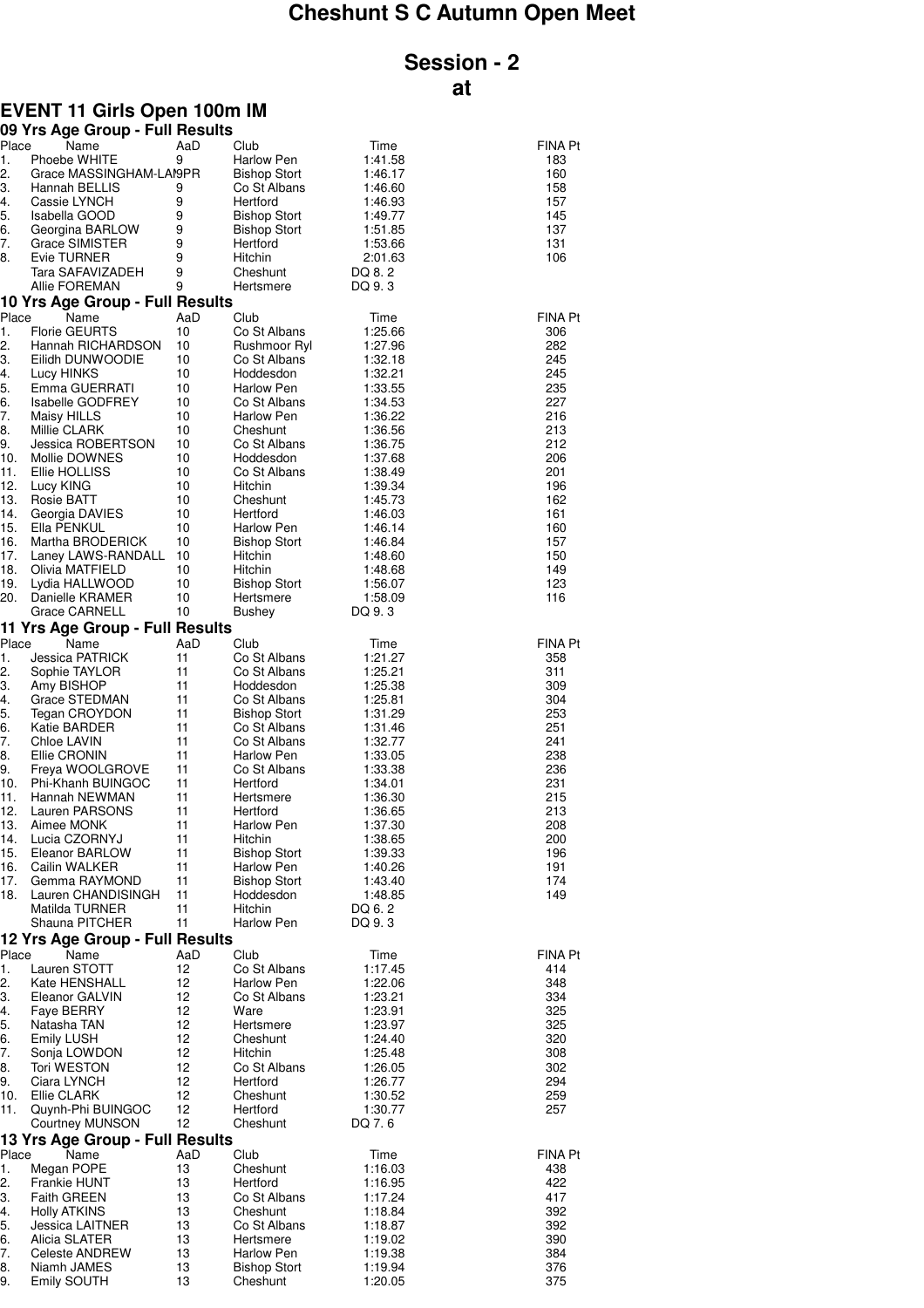| 10.<br>11. | Alara NORTON<br><b>Courtney BURKE</b>            | 13<br>13  | Cheshunt<br>Cheshunt                   | 1:20.81<br>1:21.50 | 364<br>355            |
|------------|--------------------------------------------------|-----------|----------------------------------------|--------------------|-----------------------|
| 12.        | Megan JARMAN                                     | 13        | Co St Albans                           | 1:21.83            | 351                   |
| 13.        | Eleanor TURPIN                                   | 13        | Cheshunt                               | 1:22.86            | 338                   |
| 14.<br>15. | Monica ONG<br><b>Emily BIRKETT</b>               | 13<br>13  | Co St Albans<br>Co St Albans           | 1:23.63<br>1:25.38 | 329<br>309            |
| 16.        | Rebecca SAVILLE                                  | 13        | Watford SC                             | 1:26.97            | 292                   |
| 17.        | Jade HOPKINSON                                   | 13        | Harlow Pen                             | 1:27.15            | 290                   |
| 18.        | Neave BROOKMAN                                   | 13        | Cheshunt                               | 1:28.96            | 273                   |
| 19.        | Emily RAYMOND<br>14 Yrs Age Group - Full Results | 13        | <b>Bishop Stort</b>                    | 1:41.36            | 184                   |
| Place      | Name                                             | AaD       | Club                                   | Time               | FINA Pt               |
| 1.         | Shannon STOTT                                    | 14        | Co St Albans                           | 1:12.11            | 513                   |
| 2.<br>3.   | <b>Emily HILLS</b><br>Caitlin MASCALL            | 14<br>14  | Harlow Pen<br>Harlow Pen               | 1:19.26<br>1:20.97 | 386<br>362            |
| 4.         | Eleanor WOOD                                     | 14        | Co St Albans                           | 1:21.35            | 357                   |
| 5.         | Grace HORNE                                      | 14        | Co St Albans                           | 1:22.06            | 348                   |
| 6.<br>7.   | Olivia CREASEY                                   | 14<br>14  | Hertford                               | 1:23.65            | 328<br>320            |
| 8.         | Phoebe JEWELL<br>Francesca GREEN                 | 14        | Harlow Pen<br>Hitchin                  | 1:24.35<br>1:25.37 | 309                   |
| 9.         | Olivia RIX                                       | 14        | Ware                                   | 1:26.13            | 301                   |
| 10.        | Kiera MASCALL                                    | 14        | Harlow Pen                             | 1:34.32            | 229                   |
| Place      | 15 Yrs/Over Age Group - Full Results<br>Name     | AaD       | Club                                   |                    | FINA Pt               |
| 1.         | Carly BAYS                                       | 15        | Hoddesdon                              | Time<br>1:10.80    | 542                   |
| 2.         | Sarah O'BRIEN                                    | 17        | Hertford                               | 1:12.13            | 512                   |
| 3.         | Kezia BROWN                                      | 18        | <b>Bushey</b>                          | 1:17.27            | 417                   |
| 4.         | Helen INMAN                                      | 16        | Hitchin                                | 1:37.74            | 206                   |
|            | <b>EVENT 12 Boys Open 100m IM</b>                |           |                                        |                    |                       |
| Place      | 09 Yrs Age Group - Full Results<br>Name          | AaD       | Club                                   | Time               | <b>FINA Pt</b>        |
| 1.         | Sidney THOMPSON                                  | 9         | Ware                                   | 1:44.97            | 112                   |
| 2.         | Frederick CHAPMAN                                | 9         | Hertford                               | 1:51.72            | 93                    |
| 3.         | Beau ANTEN<br>Dillan ATTYGALLE                   | 9<br>9    | Bishop Stort<br>Hertsmere              | 1:54.18<br>DQ 4.4  | 87                    |
|            | 10 Yrs Age Group - Full Results                  |           |                                        |                    |                       |
| Place      | Name                                             | AaD       | Club                                   | Time               | FINA Pt               |
| 1.         | Max MCAULIFFE                                    | 10        | <b>Harlow Pen</b>                      | 1:25.55            | 208                   |
| 2.<br>3.   | Henry FLATT<br>Thomas OGDEN                      | 10<br>10  | Co St Albans<br><b>Bishop Stort</b>    | 1:26.44<br>1:27.13 | 201<br>197            |
| 4.         | Joshua TREWIN                                    | 10        | Co St Albans                           | 1:31.48            | 170                   |
| 5.         | Taylor COE                                       | 10        | Cheshunt                               | 1:35.90            | 147                   |
| 6.<br>7.   | Morgan ARNOLD<br>Kai HENSON                      | 10<br>10  | <b>Harlow Pen</b><br><b>Harlow Pen</b> | 1:40.31<br>1:42.92 | 129<br>119            |
| 8.         | Aaron PICKARD                                    | 10        | Cheshunt                               | 1:43.72            | 116                   |
| 9.         | Daniel MONK                                      | 10        | <b>Harlow Pen</b>                      | 1:48.83            | 101                   |
|            | 11 Yrs Age Group - Full Results                  |           |                                        |                    |                       |
| 1.         | Place<br>Name<br>Alexander HORNE                 | AaD<br>11 | Club<br>Co St Albans                   | Time<br>1:27.71    | <b>FINA Pt</b><br>193 |
| 2.         | Ciaran COOK                                      | 11        | Co St Albans                           | 1:28.67            | 187                   |
| 3.         | Alexander CATTON                                 | 11        | <b>Bishop Stort</b>                    | 1:29.14            | 184                   |
| 4.<br>5.   | Marco TONTODONATI<br><b>Edward JEX</b>           | 11<br>11  | Hoddesdon<br>Co St Albans              | 1:29.29<br>1:30.09 | 183<br>178            |
| 6.         | Zane BATT                                        | 11        | Cheshunt                               | 1:30.10            | 178                   |
| 7.         | Daniel MARTIN                                    | 11        | Co St Albans                           | 1:31.91            | 167                   |
| 8.<br>9.   | Matteo LO BIUNDO<br><b>Toby CLIFFORD</b>         | 11<br>11  | Hitchin<br>Co St Albans                | 1:32.37<br>1:32.60 | 165<br>164            |
| 10.        | Archie ANDELIN                                   | 11        | Hertford                               | 1:33.63            | 158                   |
| 11.        | Callum HAROLD                                    | 11        | <b>Bishop Stort</b>                    | 1:33.90            | 157                   |
| 12.        | Joshua HOLLAND                                   | 11        | Hertford                               | 1:34.85            | 152                   |
| 13.<br>14. | Louis CRIPPS<br>William TOLAND                   | 11<br>11  | Ware<br>Co St Albans                   | 1:35.25<br>1:35.47 | 150<br>149            |
| 15.        | Finlay SMITH                                     | 11        | Hertford                               | 1:37.32            | 141                   |
| 16.        | Adam FEARON                                      | 11        | Harlow Pen                             | 1:38.13            | 137                   |
| 17.<br>18. | Thomas JARMAN<br><b>James THRELFALL</b>          | 11<br>11  | Co St Albans<br>Hertford               | 1:38.96<br>1:44.38 | 134<br>114            |
| 19.        | James ASTLEY                                     | 11        | Hertford                               | 1:48.59            | 101                   |
| 20.        | Lorimer JENKINS                                  | 11        | Hitchin                                | 1:48.82            | 101                   |
| 21.        | <b>James MILROY</b><br>Samuel WAGMAN             | 11<br>11  | Hertford<br>Hertsmere                  | 1:49.64<br>DQ 4.4  | 98                    |
|            | 12 Yrs Age Group - Full Results                  |           |                                        |                    |                       |
| Place      | Name                                             | AaD       | Club                                   | Time               | FINA Pt               |
| 1.         | Kieran MCCARTHY                                  | 12        | Co St Albans                           | 1:21.01            | 245                   |
| 2.<br>3.   | <b>Elliot HITCHEN</b><br>Thomas CADENHEAD        | 12<br>12  | Co St Albans<br>Co St Albans           | 1:21.73<br>1:22.56 | 238<br>231            |
| 4.         | Joshua FOREMAN                                   | 12        | Hertsmere                              | 1:23.33            | 225                   |
| 5.         | Dominic MCCARTHY                                 | 12        | Hoddesdon                              | 1:25.50            | 208                   |
| 6.         | Tolu ELESIN                                      | 12        | Hertsmere                              | 1:26.30            | 202                   |
| 7.<br>8.   | Glenn HARRISON<br>Benjamin FOSTER                | 12<br>12  | Hitchin<br>Hertford                    | 1:31.86<br>1:36.33 | 168<br>145            |
| 9.         | Harry JORDAN                                     | 12        | Hertford                               | 1:42.35            | 121                   |
|            | Anastasios KARAMEROS12                           |           | Cheshunt                               | DQ 6.4             |                       |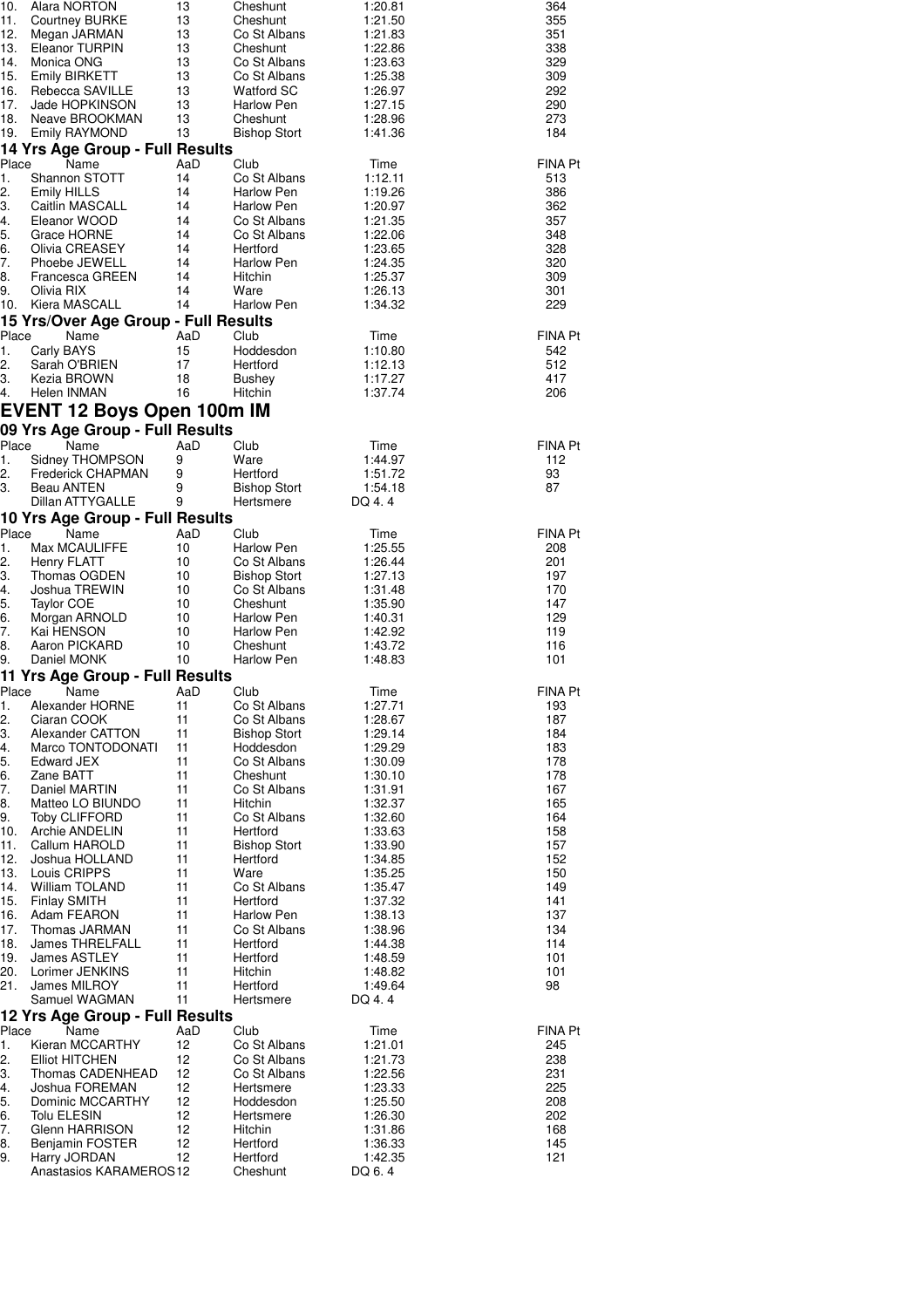|             | 13 Yrs Age Group - Full Results                         |           |                                   |                    |                |
|-------------|---------------------------------------------------------|-----------|-----------------------------------|--------------------|----------------|
| Place<br>1. | Name<br>Matteo TONTODONATI                              | AaD<br>13 | Club<br>Hoddesdon                 | Time<br>1:15.79    | FINA Pt<br>299 |
| 2.          | Michael SIM                                             | 13        | Hertford                          | 1:17.48            | 280            |
| 3.          | Adam BAILEY                                             | 13        | Cheshunt                          | 1:19.32            | 261            |
| 4.<br>5.    | <b>Tomer AMIT</b><br>Thomas TOLAND                      | 13<br>13  | Hertsmere<br>Co St Albans         | 1:19.39<br>1:20.53 | 260<br>249     |
| 6.          | Daniel MILLAR                                           | 13        | Co St Albans                      | 1:20.68            | 248            |
| 7.          | Orr GOLDBERGER                                          | 13        | Hertsmere                         | 1:20.83            | 246            |
| 8.          | Jayke SMITH                                             | 13        | Hitchin                           | 1:25.33            | 209            |
|             | Joseph WILKINS<br>14 Yrs Age Group - Full Results       | 13        | Hitchin                           | DQ 9.3             |                |
| Place       | Name                                                    | AaD       | Club                              | Time               | FINA Pt        |
| 1.          | Daniel LUSH                                             | 14        | Cheshunt                          | 1:09.63            | 386            |
| 2.<br>3.    | Joel GREEN<br>Saul LINTONBON-BAKER14                    | 14        | Co St Albans<br><b>Harlow Pen</b> | 1:16.51<br>1:28.57 | 291<br>187     |
|             | 15 Yrs/Over Age Group - Full Results                    |           |                                   |                    |                |
| Place       | Name                                                    | AaD       | Club                              | Time               | FINA Pt        |
| 1.          | <b>Patrick TARRY</b>                                    | 16        | Hertford                          | 1:09.80            | 383            |
| 2.<br>3.    | Matthew WILLIAMS                                        | 16<br>15  | Hitchin                           | 1:10.12            | 378            |
| 4.          | Lewis POPE<br>Charlie STEVENS                           | 17        | Cheshunt<br>Harlow Pen            | 1:12.10<br>1:12.66 | 347<br>339     |
|             | Alec BURCHELL                                           | 15        | Hitchin                           | DQ 9.3             |                |
|             | <b>EVENT 13 Girls Open 50m Butterfly</b>                |           |                                   |                    |                |
|             | 09 Yrs Age Group - Full Results                         |           |                                   |                    |                |
| Place       | Name                                                    | AaD       | Club                              | Time               | FINA Pt        |
| 1.<br>2.    | Phoebe WHITE<br>Hannah BELLIS                           | 9<br>9    | Harlow Pen<br>Co St Albans        | 46.23<br>50.16     | 146<br>114     |
| 3.          | Isabella GOOD                                           | 9         | <b>Bishop Stort</b>               | 56.30              | 81             |
| 4.          | Evie TURNER                                             | 9         | Hitchin                           | 1:00.96            | 63             |
|             | 10 Yrs Age Group - Full Results                         |           |                                   |                    |                |
| Place<br>1. | Name<br>Eilidh DUNWOODIE                                | AaD<br>10 | Club<br>Co St Albans              | Time<br>39.95      | FINA Pt<br>227 |
| 2.          | Hannah RICHARDSON                                       | 10        | Rushmoor Ryl                      | 40.41              | 219            |
| 3.          | Grace CARNELL                                           | 10        | Bushey                            | 41.85              | 197            |
| 4.<br>5.    | Isabelle GODFREY<br>Freya HENSHALL                      | 10<br>10  | Co St Albans<br>Harlow Pen        | 42.19<br>42.78     | 192<br>185     |
| 6.          | Mollie DOWNES                                           | 10        | Hoddesdon                         | 45.37              | 155            |
| 7.          | Lucy KING                                               | 10        | Hitchin                           | 46.69              | 142            |
| 8.<br>9.    | Ellie HOLLISS<br>Ela NORTON                             | 10<br>10  | Co St Albans<br>Cheshunt          | 46.83<br>47.46     | 141<br>135     |
| 10.         | Laney LAWS-RANDALL                                      | 10        | Hitchin                           | 48.80              | 124            |
| 11.         | Martha BRODERICK                                        | 10        | <b>Bishop Stort</b>               | 50.73              | 110            |
| 12.<br>13.  | Georgia DAVIES<br>Ella PENKUL                           | 10<br>10  | Hertford<br>Harlow Pen            | 51.32<br>51.36     | 107<br>106     |
| 14.         | Olivia MATFIELD                                         | 10        | Hitchin                           | 54.85              | 87             |
| 15.         | Lydia HALLWOOD                                          | 10        | <b>Bishop Stort</b>               | 1:02.58            | 59             |
|             | 11 Yrs Age Group - Full Results                         |           |                                   |                    |                |
| Place<br>1. | Name<br>Sophie TAYLOR                                   | AaD<br>11 | Club<br>Co St Albans              | Time<br>39.27      | FINA Pt<br>239 |
| 2.          | Tegan CROYDON                                           | 11        | <b>Bishop Stort</b>               | 42.46              | 189            |
| 3.          | Daisy CREASEY                                           | 11        | Hertford                          | 43.46              | 176            |
| 4.<br>5.    | Phi-Khanh BUINGOC<br>Abigail RYMER                      | 11<br>11  | Hertford<br>Hertford              | 43.60<br>44.57     | 174<br>163     |
| 6.          | Ellie CRONIN                                            | 11        | Harlow Pen                        | 45.40              | 154            |
| 7.          | Chloe LAVIN                                             | 11        | Co St Albans                      | 46.30              | 146            |
| 8.<br>9.    | Lucia CZORNYJ<br>Gemma RAYMOND                          | 11<br>11  | Hitchin<br><b>Bishop Stort</b>    | 48.53<br>48.86     | 126<br>124     |
|             | 12 Yrs Age Group - Full Results                         |           |                                   |                    |                |
| Place       | Name                                                    | AaD       | Club                              | Time               | FINA Pt        |
| 1.          | Kate HENSHALL                                           | 12        | Harlow Pen                        | 36.06              | 309            |
| 2.<br>З.    | Emily RAYDEN<br>Natasha TAN                             | 12<br>12  | Co St Albans<br>Hertsmere         | 37.34<br>37.36     | 278<br>277     |
| 4.          | Sonja LOWDON                                            | 12        | Hitchin                           | 40.48              | 218            |
| 5.          | Quynh-Phi BUINGOC                                       | 12        | Hertford                          | 41.71              | 199            |
| 6.<br>7.    | <b>Courtney MUNSON</b><br>Ellie CLARK                   | 12<br>12  | Cheshunt<br>Cheshunt              | 42.12<br>42.29     | 193<br>191     |
| 8.          | Rachel VARDY                                            | 12        | Hertsmere                         | 52.06              | 102            |
|             | 13 Yrs Age Group - Full Results                         |           |                                   |                    |                |
| Place<br>1. | Name<br>Emily SOUTH                                     | AaD<br>13 | Club<br>Cheshunt                  | Time<br>35.75      | FINA Pt<br>317 |
| 2.          | Alara NORTON                                            | 13        | Cheshunt                          | 35.83              | 315            |
| 3.          | <b>Faith GREEN</b>                                      | 13        | Co St Albans                      | 36.22              | 304            |
| 4.<br>5.    | Frankie HUNT<br>Niamh JAMES                             | 13<br>13  | Hertford<br><b>Bishop Stort</b>   | 36.67<br>38.47     | 293<br>254     |
| 6.          | Jade HOPKINSON                                          | 13        | Harlow Pen                        | 38.56              | 252            |
| 7.          | <b>Emily BIRKETT</b>                                    | 13        | Co St Albans                      | 40.08              | 225            |
| 8.<br>9.    | Neave BROOKMAN                                          | 13<br>13  | Cheshunt                          | 43.75              | 173            |
|             | Emily RAYMOND<br><b>14 Yrs Age Group - Full Results</b> |           | <b>Bishop Stort</b>               | 49.99              | 115            |
| Place       | Name                                                    | AaD       | Club                              | Time               | FINA Pt        |
| 1.          | Zoe HORNE                                               | 14        | Co St Albans                      | 34.34              | 357            |
| 2.<br>3.    | Eleanor WOOD<br><b>Francesca GREEN</b>                  | 14<br>14  | Co St Albans<br>Hitchin           | 35.43<br>37.68     | 325<br>270     |
| 4.          | Megan SHARKEY                                           | 14        | Hertford                          | 39.72              | 231            |
| 5.          | Kiera MASCALL                                           | 14        | Harlow Pen                        | 45.49              | 153            |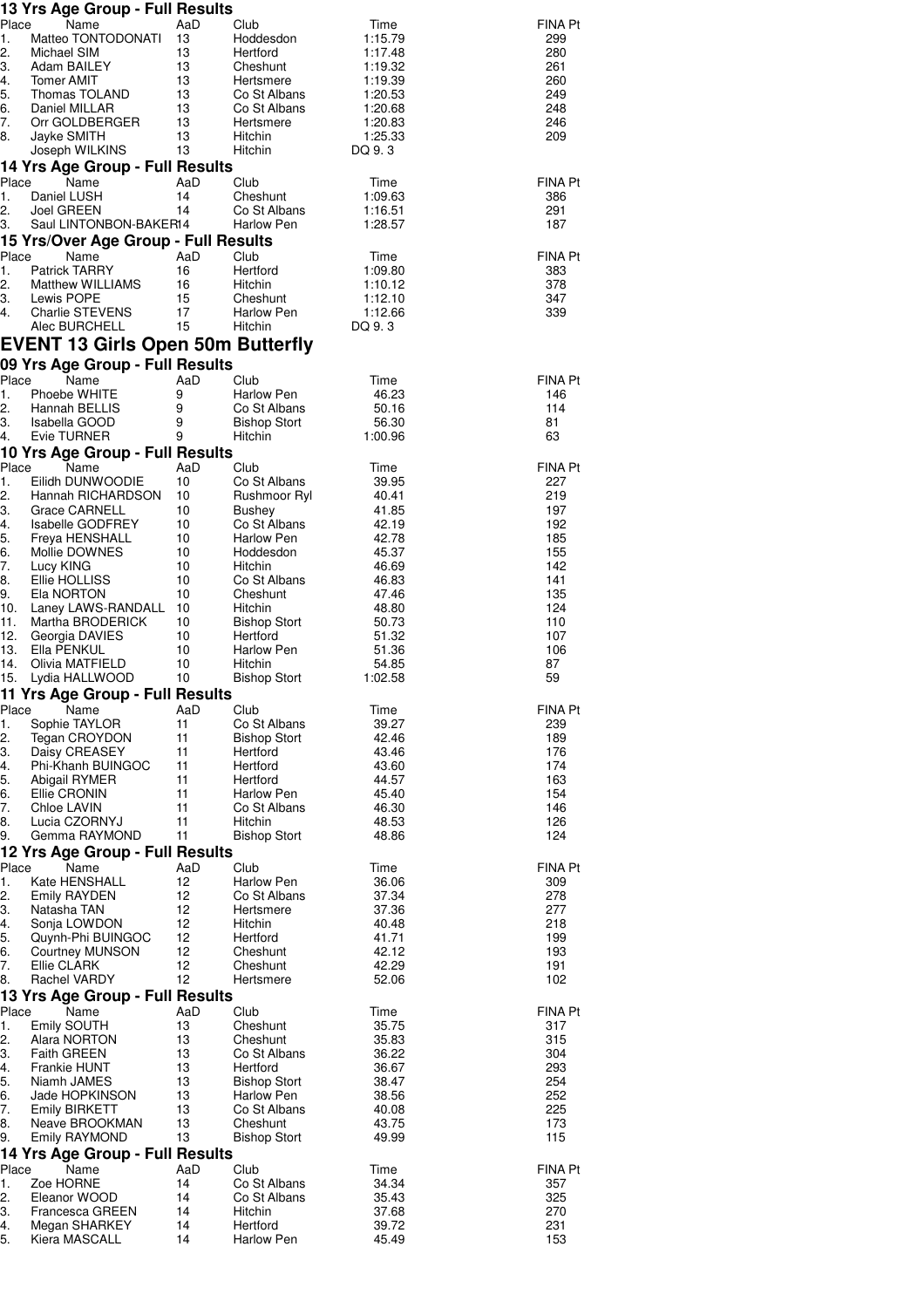| Place       | 15 Yrs/Over Age Group - Full Results<br>Name  | AaD       | Club                              | Time               | FINA Pt        |                |
|-------------|-----------------------------------------------|-----------|-----------------------------------|--------------------|----------------|----------------|
| 1.          | Ashley RANSOME                                | 19        | Hertford                          | 31.08              | 482            |                |
| 2.          | Carly BAYS                                    | 15        | Hoddesdon                         | 32.08              | 438            |                |
| 3.          | Elisha KRAMER                                 | 16        | Hertsmere                         | 32.91              | 406            |                |
| 4.          | Tegan WOLLASTON                               | 15        | Cheshunt                          | 33.22              | 395            |                |
| 5.<br>6.    | <b>Beatrice BARDER</b><br>Kezia BROWN         | 15<br>18  | Co St Albans<br><b>Bushey</b>     | 33.32<br>35.11     | 391<br>334     |                |
| 7.          | <b>Briony GOODEN</b>                          | 16        | Bushey                            | 35.58              | 321            |                |
| 8.          | <b>Emily PRESS</b>                            | 15        | Hertsmere                         | 47.43              | 135            |                |
|             | EVENT 14 Boys Open 50m Butterfly              |           |                                   |                    |                |                |
|             | 09 Yrs Age Group - Full Results               |           |                                   |                    |                |                |
| Place       | Name                                          | AaD       | Club                              | Time               | FINA Pt        |                |
| 1.          | Edward RICHARDSON                             | 9         | Co St Albans                      | 45.63              | 109            |                |
| 2.          | <b>Beau ANTEN</b>                             | 9<br>9    | <b>Bishop Stort</b>               | 58.11              | 52             |                |
|             | Jake EVANS<br>10 Yrs Age Group - Full Results |           | Cheshunt                          | DQ 8.4             |                |                |
| Place       | Name                                          | AaD       | Club                              | Time               | <b>FINA Pt</b> |                |
| 1.          | Henry FLATT                                   | 10        | Co St Albans                      | 39.06              | 173            |                |
| 2.          | Thomas OGDEN                                  | 10        | <b>Bishop Stort</b>               | 39.31              | 170            |                |
| 3.          | Morgan ARNOLD                                 | 10        | Harlow Pen                        | 44.37              | 118            |                |
| 4.<br>5.    | Joshua TREWIN<br>Daniel MONK                  | 10<br>10  | Co St Albans<br><b>Harlow Pen</b> | 45.47<br>54.01     | 110<br>65      |                |
|             | 11 Yrs Age Group - Full Results               |           |                                   |                    |                |                |
| Place       | Name                                          | AaD       | Club                              | Time               | <b>FINA Pt</b> |                |
| 1.          | Joshua HOLLAND                                | 11        | Hertford                          | 41.68              | 143            |                |
| 2.          | Archie ANDELIN                                | 11        | Hertford                          | 42.55              | 134            |                |
| З.          | Thomas JARMAN<br><b>Finlay SMITH</b>          | 11        | Co St Albans                      | 45.89              | 107<br>106     |                |
| 4.<br>5.    | William TOLAND                                | 11<br>11  | Hertford<br>Co St Albans          | 46.04<br>46.49     | 103            |                |
| 6.          | Marco TONTODONATI                             | 11        | Hoddesdon                         | 46.68              | 101            |                |
| 7.          | Louis CRIPPS                                  | 11        | Ware                              | 48.00              | 93             |                |
| 8.          | James ASTLEY                                  | 11        | Hertford                          | 52.47              | 71             |                |
| 9.          | James MILROY                                  | 11        | Hertford                          | 56.83              | 56             |                |
| Place       | 12 Yrs Age Group - Full Results<br>Name       | AaD       | Club                              | Time               | <b>FINA Pt</b> |                |
| 1.          | <b>Elliot HITCHEN</b>                         | 12        | Co St Albans                      | 36.52              | 212            |                |
| 2.          | Tolu ELESIN                                   | 12        | Hertsmere                         | 38.39              | 183            |                |
| З.          | Dominic MCCARTHY                              | 12        | Hoddesdon                         | 41.35              | 146            |                |
| 4.          | Anastasios KARAMEROS12                        |           | Cheshunt                          | 42.61              | 133            |                |
| 5.<br>6.    | Glenn HARRISON<br>Harry JORDAN                | 12<br>12  | Hitchin<br>Hertford               | 43.74<br>49.39     | 123<br>85      |                |
|             | 13 Yrs Age Group - Full Results               |           |                                   |                    |                |                |
| Place       | Name                                          | AaD       | Club                              | Time               | <b>FINA Pt</b> |                |
| 1.          | Callum WOLLASTON                              | 13        | Cheshunt                          | 34.17              | 259            |                |
| 2.          | Orr GOLDBERGER                                | 13        | Hertsmere                         | 35.97              | 222            |                |
| 3.<br>4.    | Thomas TOLAND<br>Jayke SMITH                  | 13<br>13  | Co St Albans<br><b>Hitchin</b>    | 38.72<br>42.92     | 178<br>131     |                |
|             | Joseph WILKINS                                | 13        | Hitchin                           | DQ 4.4             |                |                |
|             | 14 Yrs Age Group - Full Results               |           |                                   |                    |                |                |
| Place       | Name                                          | AaD       | Club                              | Time               | FINA Pt        |                |
| 1.          | William CHARLES                               | 14        | Hertford                          | 31.12              | 343            |                |
| 2.<br>З.    | Daniel LUSH<br><b>Joel GREEN</b>              | 14<br>14  | Cheshunt<br>Co St Albans          | 31.68<br>33.81     | 325<br>268     |                |
| 4.          | <b>Steven RAPHY</b>                           | 14        | <b>Bishop Stort</b>               | 35.20              | 237            |                |
|             | 15 Yrs/Over Age Group - Full Results          |           |                                   |                    |                |                |
| Place       | Name                                          | AaD       | Club                              | Time               | FINA Pt        |                |
| 1.          | <b>Ben RANSOME</b>                            | 16        | Hertford                          | 28.02              | 470            |                |
| 2.<br>3.    | <b>Brodie CARESS</b><br>Kieran RAPHY          | 16<br>17  | Hertford<br><b>Bishop Stort</b>   | 29.18<br>29.60     | 416<br>399     |                |
| 4.          | Nathan HOLMES                                 | 15        | <b>Bishop Stort</b>               | 30.04              | 382            |                |
| 5.          | Martin RUSSELL-ROGER\$6                       |           | Hitchin                           | 31.19              | 341            |                |
| 6.          | Lewis POPE                                    | 15        | Cheshunt                          | 31.71              | 324            |                |
| 7.          | Ben HUNT                                      | 15        | Hoddesdon                         | 32.03              | 315            |                |
|             | EVENT 15 Girls Open 100m Backstroke           |           |                                   |                    |                |                |
|             | 10 Yrs Age Group - Full Results               |           |                                   |                    |                |                |
| Place<br>1. | Name<br><b>Florie GEURTS</b>                  | AaD<br>10 | Club<br>Co St Albans              | Time<br>1:21.41    | FINA Pt<br>312 | 50<br>39.83    |
| 2.          | <b>Charlotte WATTS</b>                        | 10        | Larkfield                         | 1:26.72            | 258            | 41.83          |
| 3.          | Lucy HINKS                                    | 10        | Hoddesdon                         | 1:28.79            | 240            | 44.24          |
| 4.          | Hannah RICHARDSON                             | 10        | Rushmoor Ryl                      | 1:30.84            | 224            | 45.19          |
| 5.          | Freya HENSHALL                                | 10        | Harlow Pen                        | 1:31.54            | 219            | 44.16          |
| 6.<br>7.    | Lucy KING<br>Annabel CLARK                    | 10<br>10  | Hitchin<br><b>Bishop Stort</b>    | 1:38.00<br>1:40.07 | 178<br>168     | 48.97<br>47.45 |
| 8.          | Rosie BATT                                    | 10        | Cheshunt                          | 1:43.79            | 150            | 50.79          |
| 9.          | Martha BRODERICK                              | 10        | <b>Bishop Stort</b>               | 1:43.99            | 149            | 51.67          |
| 10.         | Lara FAHY                                     | 10        | Hoddesdon                         | 1:49.50            | 128            | 53.69          |
| 11.<br>12.  | Ella PENKUL<br>Laney LAWS-RANDALL 10          | 10        | Harlow Pen<br>Hitchin             | 1:50.06<br>1:55.96 | 126<br>108     | 53.78<br>55.61 |
|             | 11 Yrs Age Group - Full Results               |           |                                   |                    |                |                |
| Place       | Name                                          | AaD       | Club                              | Time               | <b>FINA Pt</b> | 50             |
| 1.          | <b>Jessica PATRICK</b>                        | 11        | Co St Albans                      | 1:13.98            | 416            | 36.18          |
| 2.          | Freya WOOLGROVE                               | 11        | Co St Albans                      | 1:27.40            | 252            | 43.80          |
| З.          | Grace STEDMAN                                 | 11        | Co St Albans                      | 1:27.67            | 250            | 43.44          |
| 4.<br>5.    | Katie BARDER<br>Hannah NEWMAN                 | 11<br>11  | Co St Albans<br>Hertsmere         | 1:29.55<br>1:29.96 | 234<br>231     | 44.11<br>43.08 |
| 6.          | Ellie CRONIN                                  | 11        | Harlow Pen                        | 1:30.22            | 229            | 44.40          |
| 7.          | Eleanor MASON                                 | 11        | <b>Bishop Stort</b>               | 1:30.78            | 225            | 44.28          |
|             |                                               |           |                                   |                    |                |                |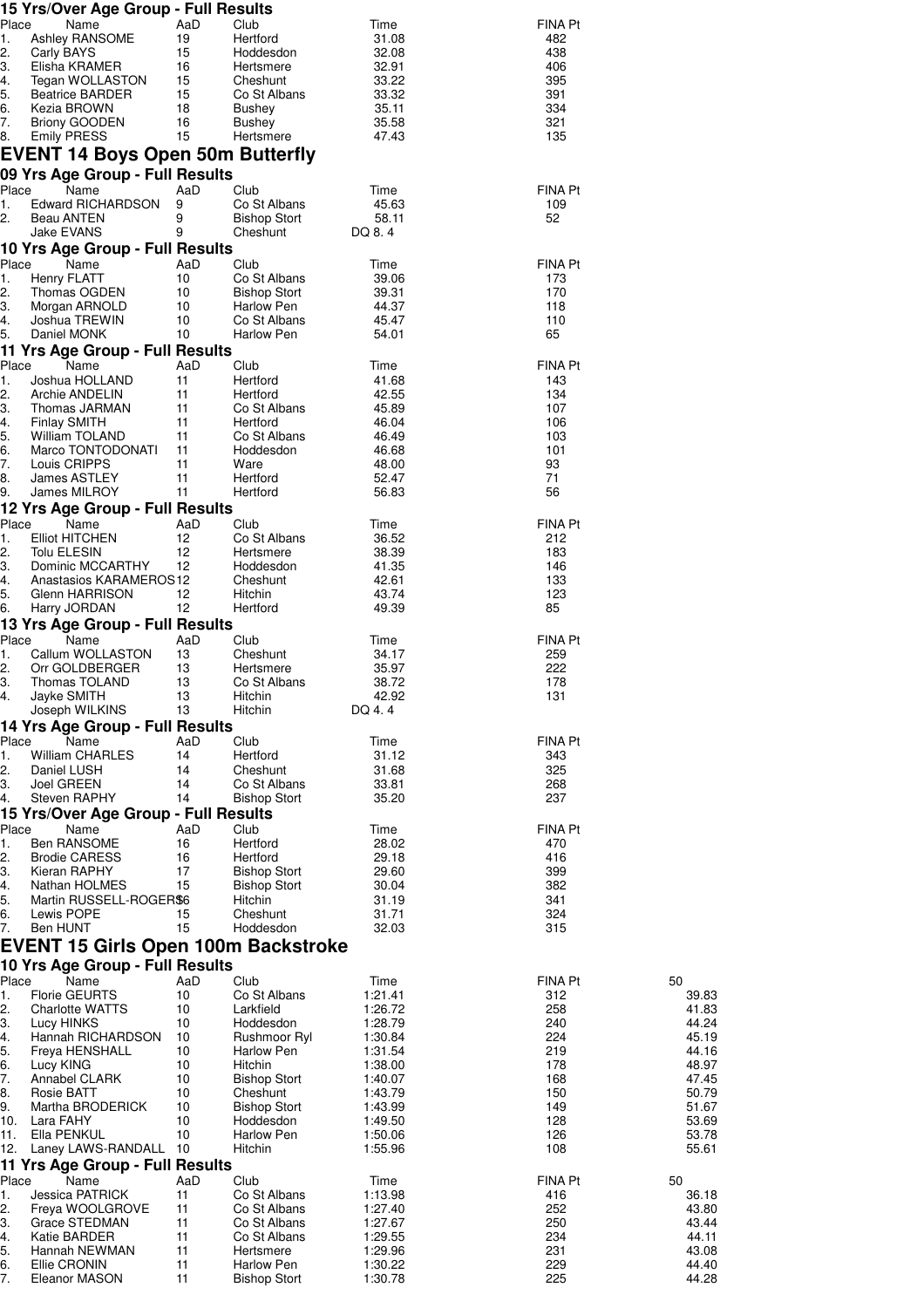| 8.          | Matilda TURNER                                         | 11        | Hitchin                          | 1:38.24            | 177                   | 48.31            |
|-------------|--------------------------------------------------------|-----------|----------------------------------|--------------------|-----------------------|------------------|
| 9.<br>10.   | Shauna PITCHER<br>Cailin WALKER                        | 11<br>11  | Harlow Pen<br>Harlow Pen         | 1:43.34<br>1:43.54 | 152<br>151            | 49.72<br>49.27   |
| 11.         | Abigail ROCK                                           | 11        | Hertsmere                        | 1:43.98            | 149                   | 50.34            |
| 12.         | Gemma RAYMOND<br>Lucia CZORNYJ                         | 11<br>11  | <b>Bishop Stort</b>              | 1:44.59            | 147                   | 51.32            |
|             | 12 Yrs Age Group - Full Results                        |           | Hitchin                          | DQ 6.4             |                       |                  |
| Place       | Name                                                   | AaD       | Club                             | Time               | FINA Pt               | 50               |
| 1.          | Lauren STOTT                                           | 12        | Co St Albans                     | 1:11.82            | 454                   | 35.07            |
| 2.<br>3.    | Grace KING<br>Faye BERRY                               | 12<br>12  | Hertford<br>Ware                 | 1:19.63<br>1:20.28 | 333<br>325            | 39.61<br>39.36   |
| 4.          | <b>Emily LUSH</b>                                      | 12        | Cheshunt                         | 1:20.72            | 320                   | 39.43            |
| 5.          | Tori WESTON                                            | 12        | Co St Albans                     | 1:21.62            | 309                   | 39.63            |
| 6.          | <b>Emily RAYDEN</b><br>13 Yrs Age Group - Full Results | 12        | Co St Albans                     | 1:24.75            | 276                   | 41.57            |
| Place       | Name                                                   | AaD       | Club                             | Time               | FINA Pt               | 50               |
| 1.          | Madeleine SMITH                                        | 13        | Hertford                         | 1:13.46            | 424                   | 36.48            |
| 2.<br>3.    | Celeste ANDREW<br>Megan POPE                           | 13<br>13  | Harlow Pen<br>Cheshunt           | 1:16.37<br>1:16.75 | 378<br>372            | 36.81<br>37.19   |
| 4.          | Eleanor TURPIN                                         | 13        | Cheshunt                         | 1:18.43            | 349                   | 38.36            |
| 5.          | Megan JARMAN                                           | 13        | Co St Albans                     | 1:21.06            | 316                   | 39.92            |
| 6.<br>7.    | Jessica LAITNER<br><b>Courtney BURKE</b>               | 13<br>13  | Co St Albans<br>Cheshunt         | 1:21.08<br>1:21.24 | 316<br>314            | 40.27<br>39.33   |
| 8.          | <b>Emily BIRKETT</b>                                   | 13        | Co St Albans                     | 1:24.67            | 277                   | 40.98            |
| 9.          | Alara NORTON                                           | 13        | Cheshunt                         | 1:25.61            | 268                   | 40.91            |
| 10.<br>11.  | Rebecca SAVILLE<br><b>Victoria WATTS</b>               | 13<br>13  | <b>Watford SC</b><br>Larkfield   | 1:26.05<br>1:28.75 | 264<br>241            | 41.51<br>43.21   |
| 12.         | <b>Emily RAYMOND</b>                                   | 13        | <b>Bishop Stort</b>              | 1:45.16            | 144                   | 51.11            |
|             | Emma LACK                                              | 13        | Cheshunt                         | DQ 6.4             |                       |                  |
| Place       | 14 Yrs Age Group - Full Results<br>Name                | AaD       | Club                             | Time               | FINA Pt               | 50               |
| 1.          | Shannon STOTT                                          | 14        | Co St Albans                     | 1:10.60            | 478                   | 34.51            |
| 2.          | Olivia PAWSON                                          | 14        | Cheshunt                         | 1:10.71            | 476                   | 34.83            |
| 3.<br>4.    | Zoe HORNE<br>Grace HORNE                               | 14<br>14  | Co St Albans<br>Co St Albans     | 1:12.76<br>1:15.63 | 437<br>389            | 35.74<br>36.66   |
| 5.          | Amy RYMER                                              | 14        | Hertford                         | 1:22.39            | 301                   | 39.72            |
|             | 15 Yrs/Over Age Group - Full Results                   |           |                                  |                    |                       |                  |
| Place<br>1. | Name<br><b>Beatrice BARDER</b>                         | AaD<br>15 | Club<br>Co St Albans             | Time<br>1:13.88    | FINA Pt<br>417        | 50<br>35.25      |
| 2.          | Sophie PARSLOW                                         | 16        | <b>Bishop Stort</b>              | 1:16.89            | 370                   | 37.30            |
| 3.          | Maya HOLROYD                                           | 15        | <b>Bishop Stort</b>              | 1:22.07            | 304                   | 40.51            |
| 4.<br>5.    | <b>Briony GOODEN</b><br>Chiara BROWN                   | 16<br>15  | <b>Bushey</b><br><b>Bushey</b>   | 1:23.73<br>1:24.83 | 286<br>275            | 40.18<br>40.90   |
| 6.          | Helen INMAN                                            | 16        | Hitchin                          | 1:35.86            | 191                   | 46.54            |
| 7.          | <b>Emily PRESS</b>                                     | 15        | Hertsmere                        | 1:46.19            | 140                   | 49.63            |
|             | <b>EVENT 16 Boys Open 100m Backstroke</b>              |           |                                  |                    |                       |                  |
|             | 10 Yrs Age Group - Full Results                        |           |                                  |                    |                       |                  |
| 1.          | Place Name AaD<br>Taylor COE                           | 10        | Club<br>Cheshunt                 | Time<br>1:37.59    | <b>FINA Pt</b><br>126 | 50<br>47.92      |
| 2.          | Kai HENSON                                             | 10        | Harlow Pen                       | 1:43.63            | 105                   | 50.30            |
| 3.          | Daniel MONK                                            | 10        | Harlow Pen                       | 1:46.44            | 97                    | 52.19            |
|             | 11 Yrs Age Group - Full Results                        |           |                                  |                    |                       |                  |
| Place<br>1. | Name<br>Zane BATT                                      | AaD<br>11 | Club<br>Cheshunt                 | Time<br>1:24.84    | FINA Pt<br>191        | 50<br>41.67      |
| 2.          | Alexander HORNE                                        | 11        | Co St Albans                     | 1:25.02            | 190                   | 40.85            |
| 3.          | Charlie KING                                           | 11        | Co St Albans                     | 1:25.33            | 188                   | 43.42            |
| 4.<br>5.    | Alexander CATTON<br>Marco TONTODONATI                  | 11<br>11  | <b>Bishop Stort</b><br>Hoddesdon | 1:26.32<br>1:28.27 | 182<br>170            | 42.83<br>42.37   |
| 6.          | Ciaran COOK                                            | 11        | Co St Albans                     | 1:29.17            | 165                   | 43.30            |
| 7.          | Daniel MARTIN                                          | 11        | Co St Albans                     | 1:29.64            | 162                   | 43.89            |
| 8.<br>9.    | Archie ANDELIN<br>Darren RAPHY                         | 11<br>11  | Hertford<br><b>Bishop Stort</b>  | 1:31.35<br>1:36.29 | 153<br>131            | 45.07<br>46.85   |
|             | 10. Adam FEARON                                        | 11        | Harlow Pen                       | 1:39.73            | 118                   | 48.88            |
| 11.         | James ASTLEY                                           | 11        | Hertford                         | 1:46.95            | 95                    | 52.62            |
| Place       | 12 Yrs Age Group - Full Results<br>Name                | AaD       | Club                             | Time               | FINA Pt               | 50               |
| 1.          | <b>Elliot HITCHEN</b>                                  | 12        | Co St Albans                     | 1:18.37            | 243                   | 38.19            |
| 2.          | Kieran MCCARTHY                                        | 12        | Co St Albans                     | 1:25.76            | 185                   | 41.11            |
| 3.<br>4.    | Benjamin FOSTER<br>Ciaran FAHY                         | 12<br>12  | Hertford<br>Hoddesdon            | 1:31.24<br>2:07.38 | 154<br>56             | 43.65<br>1:03.53 |
|             | 13 Yrs Age Group - Full Results                        |           |                                  |                    |                       |                  |
| Place       | Name                                                   | AaD       | Club                             | Time               | FINA Pt               | 50               |
| 1.<br>2.    | Daniel TARRY<br><b>Tomer AMIT</b>                      | 13<br>13  | Hertford<br>Hertsmere            | 1:12.53<br>1:16.41 | 307<br>262            | 35.00<br>37.70   |
| 3.          | Thomas TOLAND                                          | 13        | Co St Albans                     | 1:18.51            | 242                   | 38.30            |
| 4.          | Adam BAILEY                                            | 13        | Cheshunt                         | 1:18.74            | 240                   | 38.93            |
| 5.<br>6.    | Ralph DAVIES<br>Jayke SMITH                            | 13<br>13  | Hoddesdon<br>Hitchin             | 1:19.53<br>1:27.10 | 233<br>177            | 37.75<br>42.74   |
|             | 14 Yrs Age Group - Full Results                        |           |                                  |                    |                       |                  |
| Place       | Name                                                   | AaD       | Club                             | Time               | FINA Pt               | 50               |
| 1.          | Jack EMERSON                                           | 14        | Hitchin                          | 1:09.44            | 350                   | 34.03            |
| 2.<br>3.    | Daniel LUSH<br>Joel GREEN                              | 14<br>14  | Cheshunt<br>Co St Albans         | 1:10.67<br>1:16.11 | 332<br>265            | 34.86<br>37.41   |
| 4.          | Saul LINTONBON-BAKER14                                 |           | Harlow Pen                       | 1:22.77            | 206                   | 39.29            |
|             | Ronnie VANNER                                          | 14        | <b>Bishop Stort</b>              | DQ 6.4             |                       |                  |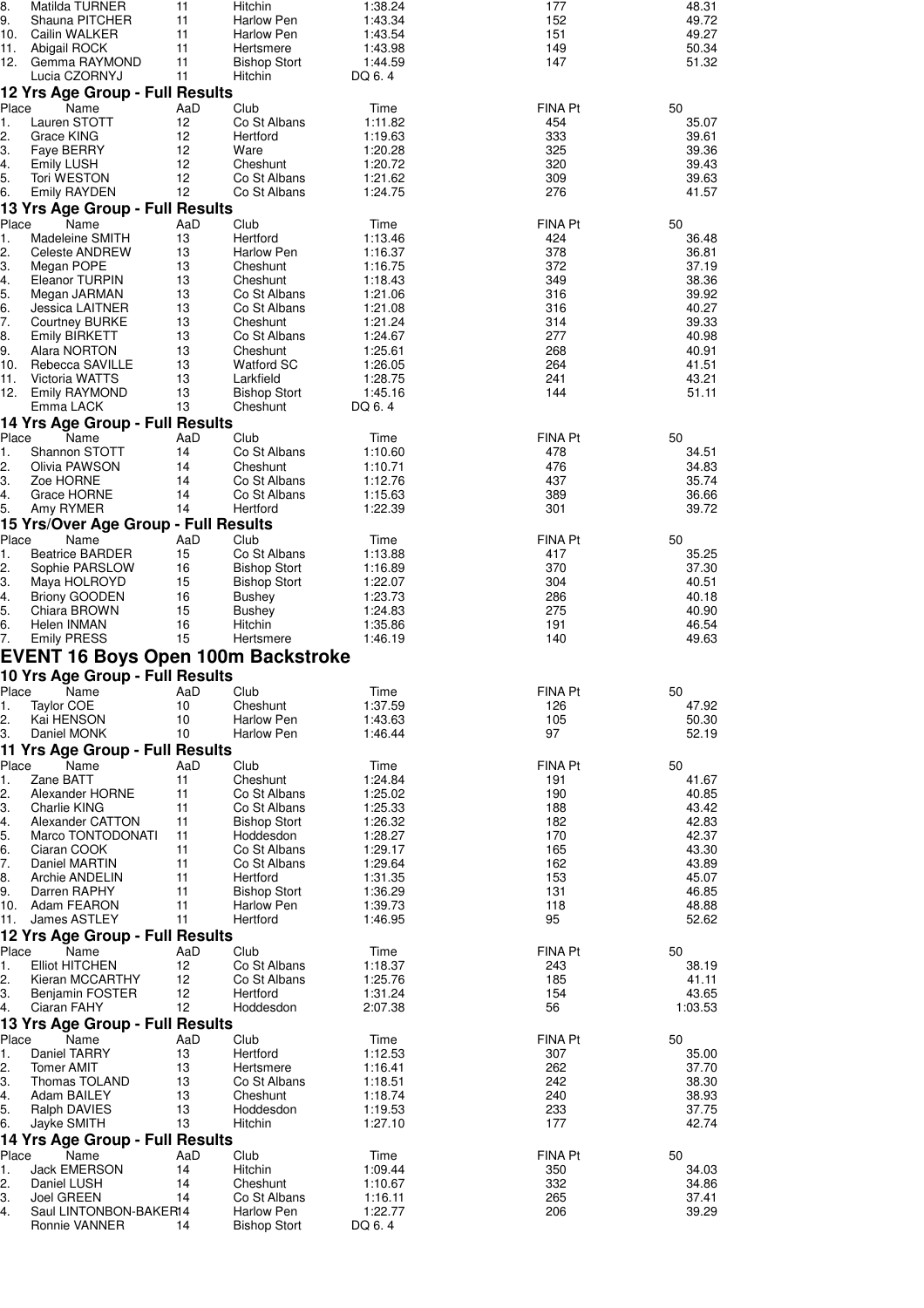|            | 15 Yrs/Over Age Group - Full Results                      |          |                                     |                    |                |                |
|------------|-----------------------------------------------------------|----------|-------------------------------------|--------------------|----------------|----------------|
| Place      | Name                                                      | AaD      | Club                                | Time               | FINA Pt        | 50             |
| 1.         | <b>Patrick TARRY</b>                                      | 16       | Hertford                            | 1:07.28            | 384            | 32.66          |
| 2.<br>3.   | Ben HUNT<br>Nathan HOLMES                                 | 15<br>15 | Hoddesdon<br><b>Bishop Stort</b>    | 1:08.26<br>1:10.68 | 368<br>331     | 32.97<br>34.31 |
|            | EVENT 17 Girls Open 50m Breaststroke                      |          |                                     |                    |                |                |
|            | 09 Yrs Age Group - Full Results                           |          |                                     |                    |                |                |
| Place      | Name                                                      | AaD      | Club                                | Time               | <b>FINA Pt</b> |                |
| 1.         | Georgina BARLOW                                           | 9        | <b>Bishop Stort</b>                 | 52.77              | 162            |                |
| 2.<br>З.   | Daisy MCAULIFFE<br>Grace MASSINGHAM-LAMPR                 | 9        | Harlow Pen<br><b>Bishop Stort</b>   | 54.70<br>55.13     | 145<br>142     |                |
| 4.         | Cassie LYNCH                                              | 9        | Hertford                            | 56.18              | 134            |                |
| 5.         | <b>Tilly GOLDING</b>                                      | 9        | Hertsmere                           | 56.29              | 133            |                |
| 6.         | Phoebe WHITE                                              | 9        | <b>Harlow Pen</b>                   | 56.99              | 129            |                |
| 7.<br>8.   | Hannah BELLIS<br>Imogen GILDERSLEEVE 9                    | 9        | Co St Albans<br>Cheshunt            | 58.46<br>59.11     | 119<br>115     |                |
| 9.         | Tara SAFAVIZADEH                                          | 9        | Cheshunt                            | 1:04.60            | 88             |                |
| 10.        | Isabella GOOD                                             | 9        | <b>Bishop Stort</b>                 | 1:04.65            | 88             |                |
| 11.        | Evie TURNER<br>Allie FOREMAN                              | 9<br>9   | Hitchin<br>Hertsmere                | 1:06.59<br>DQ 4.4  | 80             |                |
|            | 10 Yrs Age Group - Full Results                           |          |                                     |                    |                |                |
| Place      | Name                                                      | AaD      | Club                                | Time               | FINA Pt        |                |
| 1.         | Ela NORTON                                                | 10       | Cheshunt                            | 46.45              | 238            |                |
| 2.<br>3.   | Grace CARNELL<br>Millie FIELDS                            | 10<br>10 | Bushey<br><b>Bishop Stort</b>       | 46.55<br>48.03     | 236<br>215     |                |
| 4.         | Emma GUERRATI                                             | 10       | Harlow Pen                          | 48.25              | 212            |                |
| 5.         | Jessica ROBERTSON                                         | 10       | Co St Albans                        | 48.96              | 203            |                |
| 6.<br>7.   | <b>Isabelle GODFREY</b>                                   | 10       | Co St Albans                        | 48.97              | 203            |                |
| 8.         | <b>Charlotte WATTS</b><br>Maisy HILLS                     | 10<br>10 | Larkfield<br>Harlow Pen             | 49.17<br>50.44     | 200<br>186     |                |
| 9.         | Millie CLARK                                              | 10       | Cheshunt                            | 50.89              | 181            |                |
| 10.        | Freya HENSHALL                                            | 10       | Harlow Pen                          | 51.57              | 174            |                |
| 11.<br>12. | Ellie HOLLISS<br>Lucy KING                                | 10<br>10 | Co St Albans<br>Hitchin             | 51.74<br>52.30     | 172<br>166     |                |
| 13.        | Mollie DOWNES                                             | 10       | Hoddesdon                           | 55.39              | 140            |                |
| 14.        | Aimee WILLIAMS                                            | 10       | Cheshunt                            | 56.13              | 135            |                |
| 15.<br>16. | Georgia DAVIES<br>Olivia MATFIELD                         | 10<br>10 | Hertford<br>Hitchin                 | 56.70<br>57.60     | 131<br>125     |                |
| 17.        | Danielle KRAMER                                           | 10       | Hertsmere                           | 59.85              | 111            |                |
| 18.        | Lydia HALLWOOD                                            | 10       | <b>Bishop Stort</b>                 | 1:01.28            | 103            |                |
| 19.<br>20. | Laney LAWS-RANDALL<br>Abigail CANNELL                     | 10<br>10 | Hitchin<br>Hertford                 | 1:01.47<br>1:05.47 | 102<br>85      |                |
|            | 11 Yrs Age Group - Full Results                           |          |                                     |                    |                |                |
| Place      | Name                                                      | AaD      | Club                                | Time               | <b>FINA Pt</b> |                |
| 1.         | Phi-Khanh BUINGOC                                         | 11       | Hertford                            | 46.16              | 242            |                |
| 2.<br>3.   | Amy BISHOP<br>Aimee MONK                                  | 11<br>11 | Hoddesdon<br>Harlow Pen             | 46.93<br>47.32     | 231<br>225     |                |
| 4.         | Katie BARDER                                              | 11       | Co St Albans                        | 49.02              | 202            |                |
| 5.         | Daisy CREASEY                                             | 11       | Hertford                            | 49.08              | 202            |                |
| 6.         | Cailin WALKER                                             | 11       | Harlow Pen                          | 50.11              | 189            |                |
| 7.<br>8.   | Eleanor BARLOW<br>Abigail RYMER                           | 11<br>11 | <b>Bishop Stort</b><br>Hertford     | 51.25<br>51.87     | 177<br>171     |                |
| 9.         | Hannah NEWMAN                                             | 11       | Hertsmere                           | 52.07              | 169            |                |
| 10.        | Gemma RAYMOND                                             | 11       | <b>Bishop Stort</b>                 | 52.10              | 168            |                |
| 11.<br>12. | Tegan CROYDON<br>Matilda TURNER                           | 11<br>11 | <b>Bishop Stort</b><br>Hitchin      | 52.19<br>53.00     | 168<br>160     |                |
| 13.        | Ellie CRONIN                                              | 11       | Harlow Pen                          | 53.15              | 159            |                |
| 14.        | Shauna PITCHER                                            | 11       | Harlow Pen                          | 53.24              | 158            |                |
| 15.<br>16. | Lauren CHANDISINGH<br>Lucia CZORNYJ                       | 11<br>11 | Hoddesdon<br>Hitchin                | 54.70<br>56.09     | 145<br>135     |                |
|            | 12 Yrs Age Group - Full Results                           |          |                                     |                    |                |                |
| Place      | Name                                                      | AaD      | Club                                | Time               | <b>FINA Pt</b> |                |
| 1.         | Eleanor GALVIN                                            | 12       | Co St Albans                        | 44.01              | 280            |                |
| 2.<br>3.   | Sonja LOWDON<br>Kate HENSHALL                             | 12<br>12 | Hitchin<br>Harlow Pen               | 44.78<br>45.06     | 266<br>261     |                |
| 4.         | Quynh-Phi BUINGOC                                         | 12       | Hertford                            | 48.11              | 214            |                |
| 5.         | Rachel VARDY                                              | 12       | Hertsmere                           | 52.60              | 164            |                |
|            | <b>Courtney MUNSON</b><br>13 Yrs Age Group - Full Results | 12       | Cheshunt                            | DQ 7.6             |                |                |
| Place      | Name                                                      | AaD      | Club                                | Time               | <b>FINA Pt</b> |                |
| 1.         | Jessica LAITNER                                           | 13       | Co St Albans                        | 39.83              | 378            |                |
| 2.         | Emily SOUTH                                               | 13       | Cheshunt                            | 40.15              | 369            |                |
| З.<br>4.   | <b>Holly ATKINS</b><br><b>Faith GREEN</b>                 | 13<br>13 | Cheshunt<br>Co St Albans            | 40.51<br>42.96     | 359<br>301     |                |
| 5.         | Tiegan HAYES                                              | 13       | Hertford                            | 43.46              | 291            |                |
| 6.         | Rebecca SAVILLE                                           | 13       | <b>Watford SC</b>                   | 44.13              | 277            |                |
| 7.<br>8.   | Niamh JAMES<br><b>Emily BIRKETT</b>                       | 13<br>13 | <b>Bishop Stort</b><br>Co St Albans | 45.45<br>48.61     | 254<br>207     |                |
| 9.         | Victoria WATTS                                            | 13       | Larkfield                           | 49.41              | 198            |                |
| 10.        | Emma LACK                                                 | 13       | Cheshunt                            | 52.90              | 161            |                |
| 11.        | <b>Emily RAYMOND</b>                                      | 13       | <b>Bishop Stort</b>                 | 54.62              | 146            |                |
| Place      | 14 Yrs Age Group - Full Results<br>Name                   | AaD      | Club                                | Time               | <b>FINA Pt</b> |                |
| 1.         | Olivia CREASEY                                            | 14       | Hertford                            | 41.73              | 328            |                |
| 2.         | Phoebe JEWELL                                             | 14       | Harlow Pen                          | 41.93              | 324            |                |
| З.         | Megan SHARKEY<br>Katrina LOWDON                           | 14<br>14 | Hertford<br>Hitchin                 | 44.06<br>44.33     | 279<br>274     |                |
| 4.<br>5.   | Olivia RIX                                                | 14       | Ware                                | 44.35              | 273            |                |
| 6.         | Kiera MASCALL                                             | 14       | Harlow Pen                          | 47.98              | 216            |                |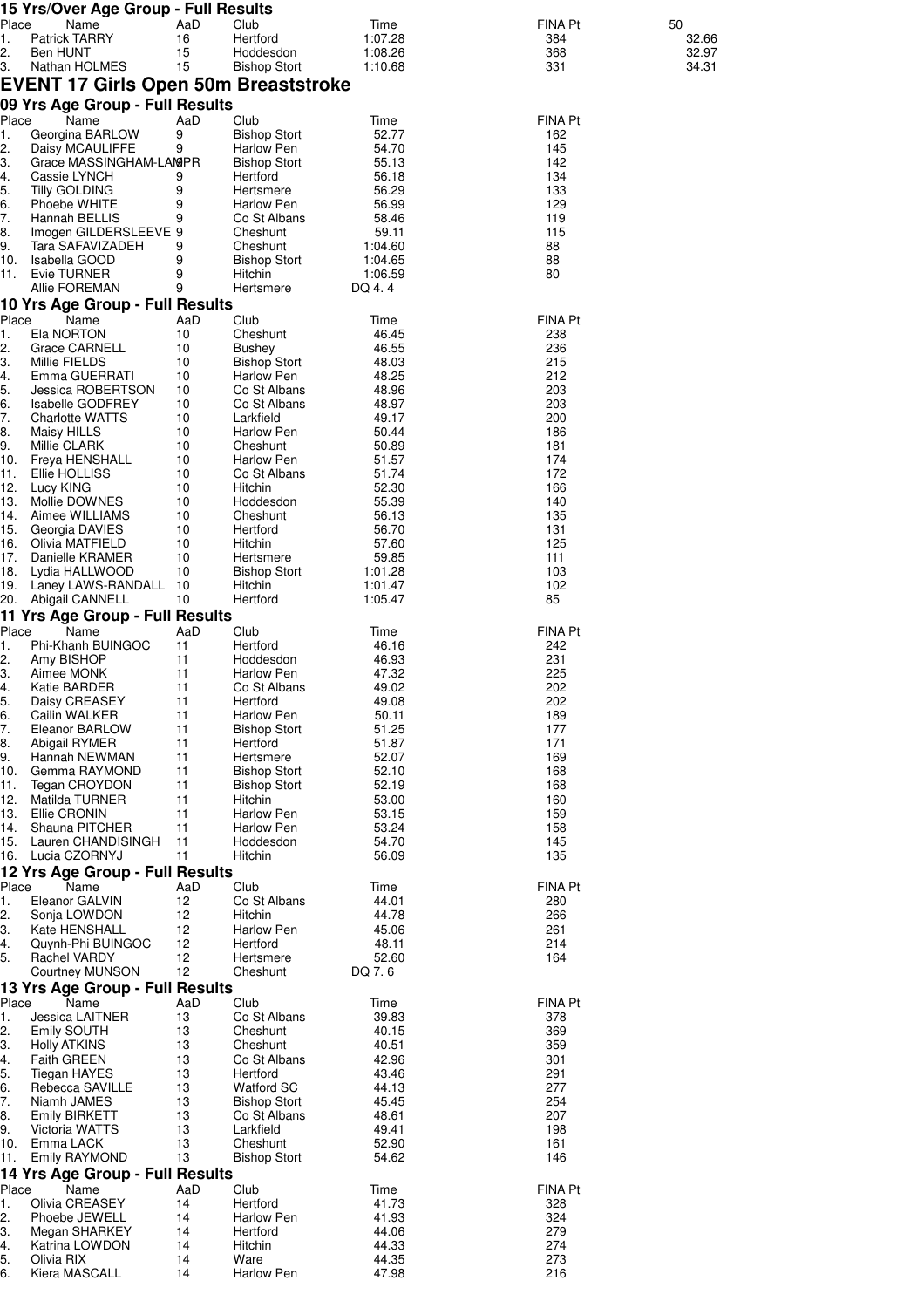|                        | 15 Yrs/Over Age Group - Full Results         |           |                                   |                    |                       |                |
|------------------------|----------------------------------------------|-----------|-----------------------------------|--------------------|-----------------------|----------------|
| Place<br>1.            | Name<br>Sarah O'BRIEN                        | AaD<br>17 | Club<br>Hertford                  | Time<br>35.24      | FINA Pt<br>545        |                |
| 2.                     | Ashley RANSOME                               | 19        | Hertford                          | 36.13              | 506                   |                |
| З.<br>4.               | <b>Isobel MCLEES</b><br>Maya HOLROYD         | 16<br>15  | Hertford<br><b>Bishop Stort</b>   | 39.69<br>42.19     | 382<br>318            |                |
|                        | EVENT 18 Boys Open 50m Breaststroke          |           |                                   |                    |                       |                |
|                        | 09 Yrs Age Group - Full Results              |           |                                   |                    |                       |                |
| Place<br>1.            | Name<br><b>Edward RICHARDSON</b>             | AaD<br>9  | Club<br>Co St Albans              | Time<br>51.60      | <b>FINA Pt</b><br>117 |                |
| 2.                     | <b>Frederick CHAPMAN</b>                     | 9         | Hertford                          | 55.77              | 92                    |                |
| 3.                     | Dillan ATTYGALLE                             | 9         | Hertsmere                         | 57.82              | 83                    |                |
| 4.                     | Beau ANTEN<br>Jake EVANS                     | 9<br>9    | <b>Bishop Stort</b><br>Cheshunt   | 1:00.58<br>DQ 7.6  | 72                    |                |
|                        | 10 Yrs Age Group - Full Results              |           |                                   |                    |                       |                |
| Place                  | Name                                         | AaD       | Club                              | Time               | <b>FINA Pt</b>        |                |
| 1.<br>2.               | Max MCAULIFFE<br>Thomas OGDEN                | 10<br>10  | Harlow Pen<br><b>Bishop Stort</b> | 44.76<br>47.62     | 179<br>149            |                |
| 3.                     | Henry FLATT                                  | 10        | Co St Albans                      | 49.44              | 133                   |                |
| 4.<br>5.               | Kai HENSON<br><b>Taylor COE</b>              | 10<br>10  | Harlow Pen<br>Cheshunt            | 51.30<br>53.38     | 119<br>105            |                |
| 6.                     | Aaron PICKARD                                | 10        | Cheshunt                          | 53.48              | 105                   |                |
| $\overline{7}$ .       | Samuel OAKLEY                                | 10        | Hertsmere                         | 55.96              | 91                    |                |
| Place                  | 11 Yrs Age Group - Full Results<br>Name      | AaD       | Club                              | Time               | <b>FINA Pt</b>        |                |
| 1.                     | <b>Toby CLIFFORD</b>                         | 11        | Co St Albans                      | 45.55              | 170                   |                |
| 2.                     | Callum HAROLD                                | 11        | <b>Bishop Stort</b>               | 45.70              | 168                   |                |
| 3.<br>4.               | Ciaran COOK<br>Joshua HOLLAND                | 11<br>11  | Co St Albans<br>Hertford          | 48.35<br>48.85     | 142<br>138            |                |
| 5.                     | Lorimer JENKINS                              | 11        | Hitchin                           | 49.65              | 131                   |                |
| 6.<br>7.               | Archie ANDELIN<br>Daniel MARTIN              | 11<br>11  | Hertford<br>Co St Albans          | 50.88<br>51.30     | 122<br>119            |                |
| 8.                     | Matteo LO BIUNDO                             | 11        | Hitchin                           | 52.20              | 113                   |                |
| 9.<br>10.              | James THRELFALL<br>Finlay SMITH              | 11<br>11  | Hertford<br>Hertford              | 53.49<br>54.33     | 105<br>100            |                |
| 11.                    | Samuel WAGMAN                                | 11        | Hertsmere                         | 55.02              | 96                    |                |
| 12.                    | James MILROY                                 | 11        | Hertford                          | 58.07              | 82                    |                |
| 13.                    | Jack PYM<br>12 Yrs Age Group - Full Results  | 11        | Cheshunt                          | 58.10              | 82                    |                |
| Place                  | Name                                         | AaD       | Club                              | Time               | <b>FINA Pt</b>        |                |
| 1.                     | Tolu ELESIN                                  | 12        | Hertsmere                         | 41.97              | 217                   |                |
| 2.<br>3.               | Kieran MCCARTHY<br>Jack MANSFIELD            | 12<br>12  | Co St Albans<br>Harlow Pen        | 42.89<br>43.71     | 204<br>192            |                |
| 4.                     | Thomas CADENHEAD                             | 12        | Co St Albans                      | 45.03              | 176                   |                |
| 5.<br>6.               | Taavo MORAN<br>Glenn HARRISON                | 12<br>12  | <b>Harlow Pen</b><br>Hitchin      | 45.14<br>46.59     | 175<br>159            |                |
| 7.                     | Anastasios KARAMEROS12                       |           | Cheshunt                          | 47.45              | 150                   |                |
| 8.<br>9.               | Michael GAVARTIN<br>- 12<br>Benjamin FOSTER  | 12        | Cheshunt<br>Hertford              | 51.19<br>52.75     | 120<br>109            |                |
| 10.                    | Harry JORDAN                                 | 12        | Hertford                          | 55.68              | 93                    |                |
|                        | 13 Yrs Age Group - Full Results              |           |                                   |                    |                       |                |
| Place<br>1.            | Name<br>Joseph ELSEN                         | AaD<br>13 | Club<br>Bushey                    | Time<br>42.69      | FINA Pt<br>206        |                |
| 2.                     | Daniel MILLAR                                | 13        | Co St Albans                      | 42.85              | 204                   |                |
| З.                     | Jayke SMITH                                  | 13        | Hitchin                           | 45.88              | 166                   |                |
| Place                  | 14 Yrs Age Group - Full Results<br>Name      | AaD       | Club                              | Time               | FINA Pt               |                |
| 1.                     | Steven RAPHY                                 | 14        | <b>Bishop Stort</b>               | 40.15              | 248                   |                |
| 2.                     | Peter OAKLEY                                 | 14        | Hertsmere                         | 46.09              | 164                   |                |
| Place                  | 15 Yrs/Over Age Group - Full Results<br>Name | AaD       | Club                              | Time               | FINA Pt               |                |
| 1.                     | Ben RANSOME                                  | 16        | Hertford                          | 34.03              | 408                   |                |
| 2.<br>3.               | <b>Matthew WILLIAMS</b><br>Kieran RAPHY      | 16<br>17  | Hitchin<br><b>Bishop Stort</b>    | 35.28<br>37.20     | 366<br>312            |                |
| 4.                     | Lewis POPE                                   | 15        | Cheshunt                          | 38.27              | 287                   |                |
| 5.                     | Nathan HOLMES                                | 15        | <b>Bishop Stort</b>               | 40.10              | 249                   |                |
|                        | EVENT 19 Girls Open 100m Freestyle           |           |                                   |                    |                       |                |
| Place                  | 10 Yrs Age Group - Full Results<br>Name      | AaD       | Club                              | Time               | <b>FINA Pt</b>        | 50             |
| 1.                     | Millie FIELDS                                | 10        | <b>Bishop Stort</b>               | 1:14.91            | 315                   | 36.19          |
| 2.<br>3.               | <b>Florie GEURTS</b><br>Freya HENSHALL       | 10<br>10  | Co St Albans<br>Harlow Pen        | 1:16.72<br>1:19.94 | 293<br>259            | 37.22<br>38.23 |
| 4.                     | Eilidh DUNWOODIE                             | 10        | Co St Albans                      | 1:20.42            | 255                   | 38.79          |
| 5.                     | Grace CARNELL                                | 10        | Bushey                            | 1:20.70            | 252                   | 38.70          |
| 6.<br>$\overline{7}$ . | Emma GUERRATI<br>Lucy HINKS                  | 10<br>10  | Harlow Pen<br>Hoddesdon           | 1:22.23<br>1:25.30 | 238<br>213            | 39.38<br>39.31 |
| 8.                     | Ela NORTON                                   | 10        | Cheshunt                          | 1:25.41            | 213                   | 39.98          |
| 9.<br>10.              | Maisy HILLS<br>Lucy KING                     | 10<br>10  | Harlow Pen<br>Hitchin             | 1:26.31<br>1:27.66 | 206<br>197            | 42.05<br>42.59 |
| 11.                    | Aimee WILLIAMS                               | 10        | Cheshunt                          | 1:30.27            | 180                   | 41.82          |
| 12.                    | <b>Rosie BATT</b>                            | 10        | Cheshunt                          | 1:31.13            | 175                   | 44.00          |
| 13.<br>14.             | Martha BRODERICK<br>Georgia DAVIES           | 10<br>10  | <b>Bishop Stort</b><br>Hertford   | 1:31.74<br>1:31.91 | 171<br>170            | 43.88<br>42.56 |
| 15.                    | Lara FAHY                                    | 10        | Hoddesdon                         | 1:36.50            | 147                   | 45.00          |
| 16.<br>17.             | Laney LAWS-RANDALL<br>Olivia MATFIELD        | 10<br>10  | Hitchin<br>Hitchin                | 1:36.68<br>1:39.18 | 146<br>136            | 45.78<br>47.55 |
| 18.                    | Lydia HALLWOOD                               | 10        | <b>Bishop Stort</b>               | 1:46.42            | 110                   | 50.23          |
| 19.                    | Danielle KRAMER                              | 10        | Hertsmere                         | 1:49.10            | 102                   | 51.50          |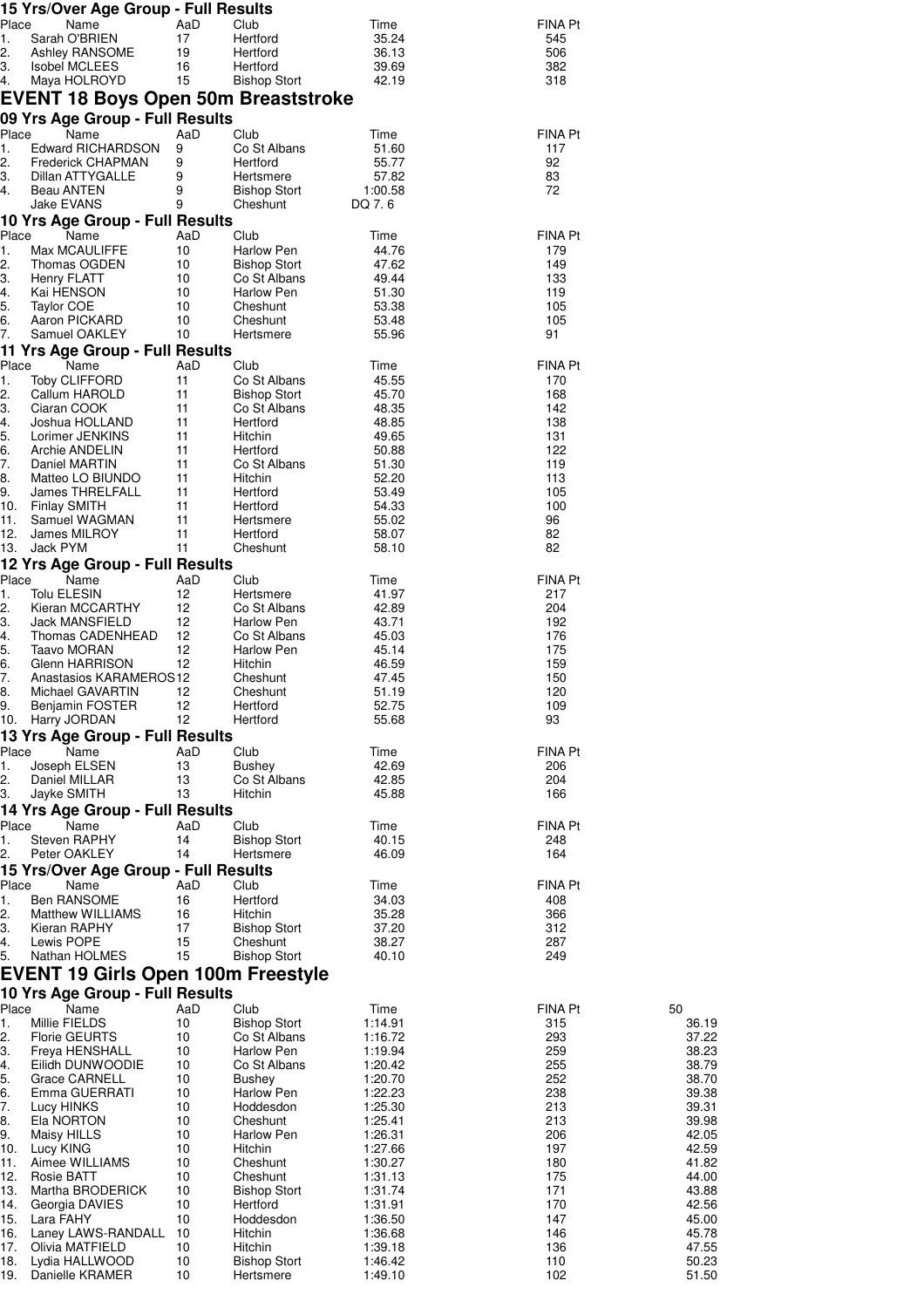|             | 11 Yrs Age Group - Full Results          |           |                                 |                    |                |                |
|-------------|------------------------------------------|-----------|---------------------------------|--------------------|----------------|----------------|
| Place<br>1. | Name<br><b>Jessica PATRICK</b>           | AaD<br>11 | Club<br>Co St Albans            | Time               | FINA Pt<br>378 | 50<br>34.16    |
| 2.          | Grace STEDMAN                            | 11        | Co St Albans                    | 1:10.50<br>1:19.64 | 262            | 38.14          |
| З.          | Eleanor MASON                            | 11        | <b>Bishop Stort</b>             | 1:20.29            | 256            | 38.17          |
| 4.          | Ellie CRONIN                             | 11        | Harlow Pen                      | 1:21.31            | 246            | 39.81          |
| 5.          | Hannah NEWMAN                            | 11        | Hertsmere                       | 1:22.42            | 237            | 39.07          |
| 6.          | Matilda TURNER                           | 11        | Hitchin                         | 1:24.68            | 218            | 40.24          |
| 7.          | Tegan CROYDON                            | 11        | <b>Bishop Stort</b>             | 1:25.45            | 212            | 41.89          |
| 8.          | Abigail ROCK                             | 11        | Hertsmere                       | 1:26.74            | 203            | 42.16          |
| 9.<br>10.   | Shauna PITCHER<br>Lucia CZORNYJ          | 11<br>11  | Harlow Pen<br>Hitchin           | 1:27.64<br>1:28.26 | 197<br>193     | 41.23<br>41.77 |
| 11.         | Eleanor BARLOW                           | 11        | <b>Bishop Stort</b>             | 1:28.92            | 188            | 43.31          |
| 12.         | Aimee MONK                               | 11        | <b>Harlow Pen</b>               | 1:29.05            | 187            | 41.52          |
| 13.         | Gemma RAYMOND                            | 11        | <b>Bishop Stort</b>             | 1:32.82            | 165            | 43.22          |
| 14.         | Cailin WALKER                            | 11        | Harlow Pen                      | 1:33.58            | 161            | 43.58          |
|             | 12 Yrs Age Group - Full Results          |           |                                 |                    |                |                |
| Place       | Name                                     | AaD       | Club                            | Time               | FINA Pt        | 50             |
| 1.          | Lauren STOTT                             | 12        | Co St Albans                    | 1:06.68            | 447            | 32.61          |
| 2.<br>3.    | Grace KING<br>Tori WESTON                | 12<br>12  | Hertford<br>Co St Albans        | 1:07.27<br>1:11.97 | 436<br>356     | 31.57<br>34.85 |
| 4.          | Natasha TAN                              | 12        | Hertsmere                       | 1:12.07            | 354            | 33.69          |
| 5.          | <b>Emily LUSH</b>                        | 12        | Cheshunt                        | 1:12.37            | 350            | 35.14          |
| 6.          | Kate HENSHALL                            | 12        | Harlow Pen                      | 1:13.19            | 338            | 34.85          |
| 7.          | Eleanor GALVIN                           | 12        | Co St Albans                    | 1:14.96            | 315            | 35.86          |
| 8.          | Ciara LYNCH                              | 12        | Hertford                        | 1:16.93            | 291            | 36.72          |
| 9.          | Rachel VARDY                             | 12        | Hertsmere                       | 1:27.68            | 196            | 41.70          |
| 10.         | <b>Elly HAYDEN</b>                       | 12        | Cheshunt                        | 1:54.55            | 88             | 52.47          |
| Place       | 13 Yrs Age Group - Full Results<br>Name  | AaD       | Club                            | Time               | FINA Pt        | 50             |
| 1.          | Emily SOUTH                              | 13        | Cheshunt                        | 1:07.05            | 440            | 32.15          |
| 2.          | Megan POPE                               | 13        | Cheshunt                        | 1:07.77            | 426            | 33.07          |
| 3.          | <b>Holly ATKINS</b>                      | 13        | Cheshunt                        | 1:08.34            | 415            | 33.76          |
| 4.          | Alicia SLATER                            | 13        | Hertsmere                       | 1:08.38            | 415            | 32.84          |
| 5.          | Megan JARMAN                             | 13        | Co St Albans                    | 1:08.49            | 413            | 33.63          |
| 6.          | Celeste ANDREW                           | 13        | Harlow Pen                      | 1:09.47            | 395            | 33.31          |
| 7.<br>8.    | Alara NORTON                             | 13<br>13  | Cheshunt                        | 1:09.83            | 389            | 33.33          |
| 9.          | Niamh JAMES<br>Madeleine SMITH           | 13        | <b>Bishop Stort</b><br>Hertford | 1:09.88<br>1:10.48 | 388<br>379     | 33.73<br>34.45 |
| 10.         | Eleanor TURPIN                           | 13        | Cheshunt                        | 1:11.57            | 362            | 34.25          |
| 11.         | <b>Courtney BURKE</b>                    | 13        | Cheshunt                        | 1:12.88            | 342            | 34.55          |
| 12.         | Jade HOPKINSON                           | 13        | Harlow Pen                      | 1:12.90            | 342            | 35.35          |
| 13.         | Monica ONG                               | 13        | Co St Albans                    | 1:13.63            | 332            | 35.72          |
| 14.         | <b>Emily BIRKETT</b>                     | 13        | Co St Albans                    | 1:15.23            | 311            | 35.37          |
| 15.         | Rebecca SAVILLE                          | 13        | <b>Watford SC</b>               | 1:17.89            | 280            | 36.49          |
| 16.<br>17.  | Emma LACK<br>Emily RAYMOND               | 13<br>13  | Cheshunt<br><b>Bishop Stort</b> | 1:27.87<br>1:29.50 | 195<br>185     | 41.72<br>43.08 |
|             | 14 Yrs Age Group - Full Results          |           |                                 |                    |                |                |
| Place       | Name                                     | AaD       | Club                            | Time               | <b>FINA Pt</b> | 50             |
| 1.          | Shannon STOTT                            | 14        | Co St Albans                    | 1:02.20            | 551            | 30.80          |
| 2.          | Olivia PAWSON                            | 14        | Cheshunt                        | 1:03.79            | 511            | 31.48          |
| З.          | <b>Emily HILLS</b>                       | 14        | <b>Harlow Pen</b>               | 1:06.23            | 456            | 32.07          |
| 4.          | Caitlin MASCALL                          | 14        | Harlow Pen                      | 1:07.60            | 429            | 32.73          |
| 5.          | Grace HORNE                              | 14        | Co St Albans                    | 1:08.23            | 417            | 32.96          |
| 6.<br>7.    | Francesca GREEN<br>Katrina LOWDON        | 14<br>14  | Hitchin<br>Hitchin              | 1:11.71<br>1:13.97 | 359<br>327     | 35.02<br>35.76 |
| 8.          | Olivia CREASEY                           | 14        | Hertford                        | 1:14.54            | 320            | 35.67          |
| 9.          | Kiera MASCALL                            | 14        | Harlow Pen                      | 1:17.50            | 285            | 37.27          |
| 10.         | Olivia RIX                               | 14        | Ware                            | 1:17.55            | 284            | 36.88          |
|             | 15 Yrs/Over Age Group - Full Results     |           |                                 |                    |                |                |
| Place       | Name                                     | AaD       | Club                            | Time               | <b>FINA Pt</b> | 50             |
| 1.          | Carly BAYS                               | 15        | Hoddesdon                       | 1:03.09            | 528            | 30.81          |
| 2.<br>З.    | Tegan WOLLASTON                          | 15<br>15  | Cheshunt                        | 1:03.98            | 506<br>500     | 31.24<br>32.07 |
| 4.          | <b>Beatrice BARDER</b><br>Sarah O'BRIEN  | 17        | Co St Albans<br>Hertford        | 1:04.26<br>1:05.32 | 476            | 31.61          |
| 5.          | Elisha KRAMER                            | 16        | Hertsmere                       | 1:06.08            | 459            | 32.27          |
| 6.          | Catriona CADENHEAD                       | 15        | Co St Albans                    | 1:06.76            | 446            | 32.14          |
| 7.          | Kezia BROWN                              | 18        | Bushey                          | 1:08.54            | 412            | 32.71          |
| 8.          | Sophie PARSLOW                           | 16        | <b>Bishop Stort</b>             | 1:11.15            | 368            | 34.10          |
| 9.          | Chiara BROWN                             | 15        | <b>Bushey</b>                   | 1:12.38            | 350            | 34.82          |
| 10.<br>11.  | <b>Briony GOODEN</b><br>Helen INMAN      | 16<br>16  | <b>Bushey</b><br>Hitchin        | 1:13.57<br>1:24.08 | 333<br>223     | 35.29<br>40.28 |
| 12.         | <b>Emily PRESS</b>                       | 15        | Hertsmere                       | 1:26.96            | 201            | 42.06          |
|             | <b>EVENT 20 Boys Open 100m Freestyle</b> |           |                                 |                    |                |                |
|             | 10 Yrs Age Group - Full Results          |           |                                 |                    |                |                |
| Place       | Name                                     | AaD       | Club                            | Time               | <b>FINA Pt</b> | 50             |
| 1.          | Max MCAULIFFE                            | 10        | <b>Harlow Pen</b>               | 1:14.22            | 221            | 35.63          |
| 2.          | <b>Taylor COE</b>                        | 10        | Cheshunt                        | 1:26.58            | 139            | 41.53          |
| З.          | Daniel MONK                              | 10        | Harlow Pen                      | 1:32.12            | 116            | 42.10          |
|             | 11 Yrs Age Group - Full Results          |           |                                 |                    |                |                |
| Place<br>1. | Name<br>Zane BATT                        | AaD<br>11 | Club<br>Cheshunt                | Time<br>1:15.80    | FINA Pt<br>208 | 50<br>35.81    |
| 2.          | Charlie KING                             | 11        | Co St Albans                    | 1:16.93            | 199            | 38.01          |
| З.          | Adam FEARON                              | 11        | Harlow Pen                      | 1:18.07            | 190            | 37.68          |
| 4.          | Matteo LO BIUNDO                         | 11        | Hitchin                         | 1:18.15            | 190            | 37.56          |
| 5.          | Ciaran COOK                              | 11        | Co St Albans                    | 1:19.09            | 183            | 37.70          |
| 6.          | Callum HAROLD                            | 11        | <b>Bishop Stort</b>             | 1:22.11            | 163            | 40.86          |
| 7.          | Darren RAPHY                             | 11        | <b>Bishop Stort</b>             | 1:22.82            | 159            | 38.81          |
| 8.          | Daniel MARTIN                            | 11        | Co St Albans                    | 1:23.37            | 156            | 40.05          |